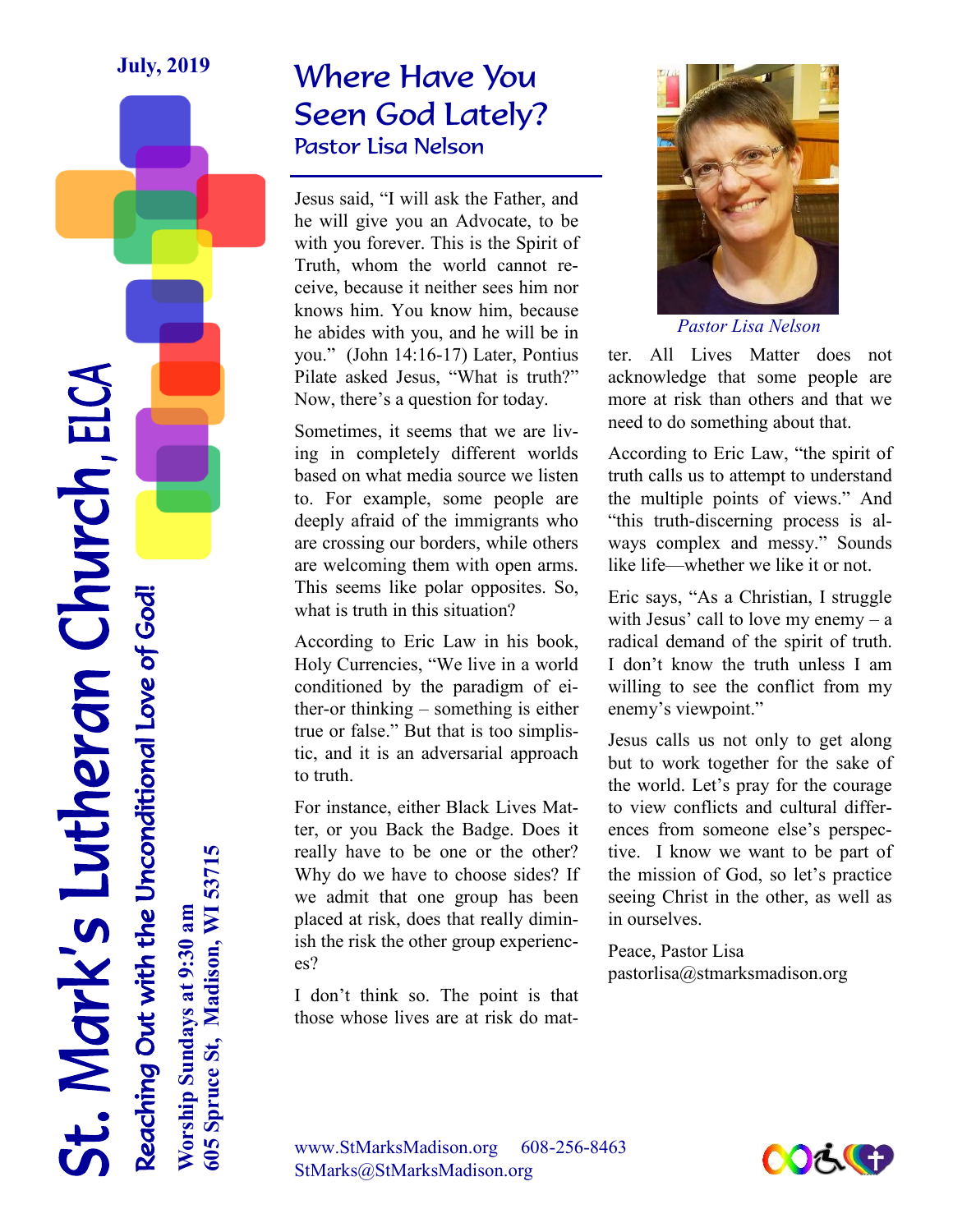# Welcome Rev. Walter Baires!

Assistant to the Bishop, South-Central Synod of WI



On July 7, we welcome our new synodical Director for Evangelical Mission/DEM, Rev. Walter Baires. He will worship with us at 9:30 am. Following worship and fellowship, Rev. Baires will lead a forum for us to learn about our own culture, so we can welcome other cultures to St. Mark's.

The forum will run from 11:00 am to 1:00 pm and will include lunch (no charge).

Please join Pastor Lisa Nelson, President Lisa Manion and others for this great opportunity to meet with DEM Rev. Baires, and gain some new perspectives of how we can interact with our community.

# Border Crisis: Another Way to Help

The Humanitarian Respite Center desperately needs:

- men's pants, size 28-32 short
- women's bras
- new underwear for men, women and children
- men's belts-small
- tennis shoes with laces for men, women and children

Send donations to The Humanitarian Respite Center 111 S. 15th St. McAllen, TX 78501

# What Matters . . . **Exercise 2** St Mark's History

Stay connected to events and stories of faith in action in our synod! Email Synod Communicator & Event Manager, Deacon Vicki Hanrahan at vickih@scswelca.org to be added to "What Matters." Thank you for your partnership!

### **What is a Director of Evangelical Mission?**

*(Excerpt from ELCA.org)*

In order to coordinate the partnership between the ELCA's churchwide ministries and the 65 synods of this church, directors for evangelical mission serve in positions shared by both of these expressions of this church. They are fully churchwide staff who are fully embraced by synods.

Directors for evangelical mission convene leadership tables in their synods, which oversee four main areas:

- mission development or "new starts"
- congregational renewal or "redevelopment"
- Mission Support and stewardship
- missional vision and planning for the synod

DEM's are a key resource for congregations and leaders seeking tools and counsel for starting a new ministry or revitalizing existing ministries, as well as how to identify, develop and equip leaders for mission and ministry.

### South Madison Unite



This organization is a coalition of South Madison residents and their allies who seek to ensure equitable, convenient, and uninterrupted access to a full-service supermarket on South Park Street.

To receive updates and news regarding this issue:

- join South Madison Unite at https://www.southmadisonunite.org/join-us.html
- "Like" us on Facebook at https://www.facebook.com/southmadisonunite/

# Addition to the May Article

The brief history of St Mark's that was printed in our May newsletter should have included Pastor Jerry Anderson who served from 1981 to 1995.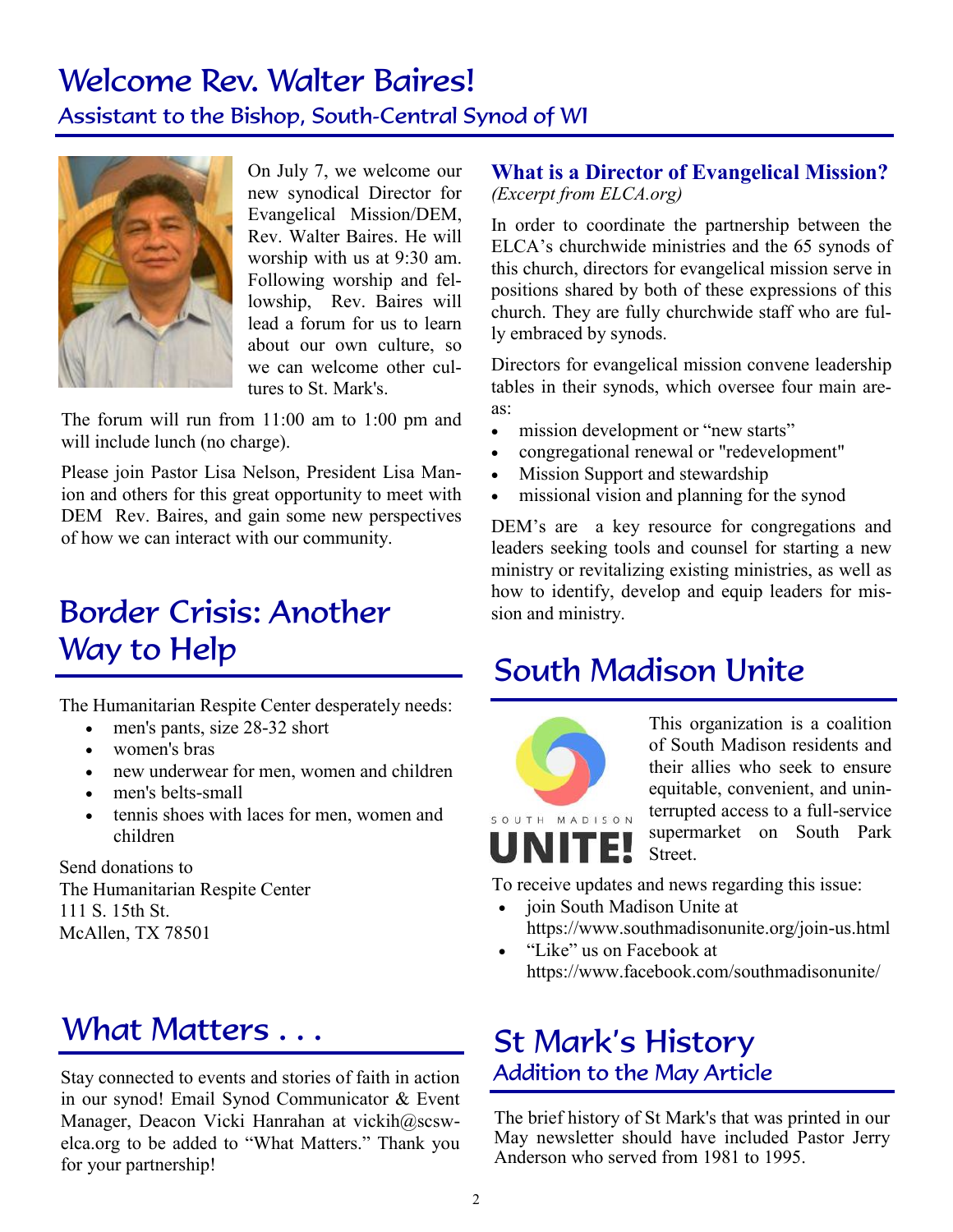### Connecting With Our Neighbors



**Upcoming Fire Pit Nights!** Join us Tuesdays, July 30 August 13 & 27



**St. Mark's Park and Playground** is serving our neighborhood families and providing a great spot for us to hangout and greet the people passing by. Thanks to Mark Weerda and Lisa Manion, we now have a new, portable "Fire Pit" that serves as the centerpiece for our Fire Pit Nights. This is really fun and has been a great way to connect with neighbors who are out and about. Everyone says hello. Some folks stop to chat. Kids come and play on the playground equipment. And we pet a lot of dogs! **Did Someone Mention** chal. Nus come and play on the playground equip<br>More of these opportunities are scheduled. Join Us!

*Snacks?*





*St. Mark's Park & Playground with a New Swing Set and a New Welcome Sign!*

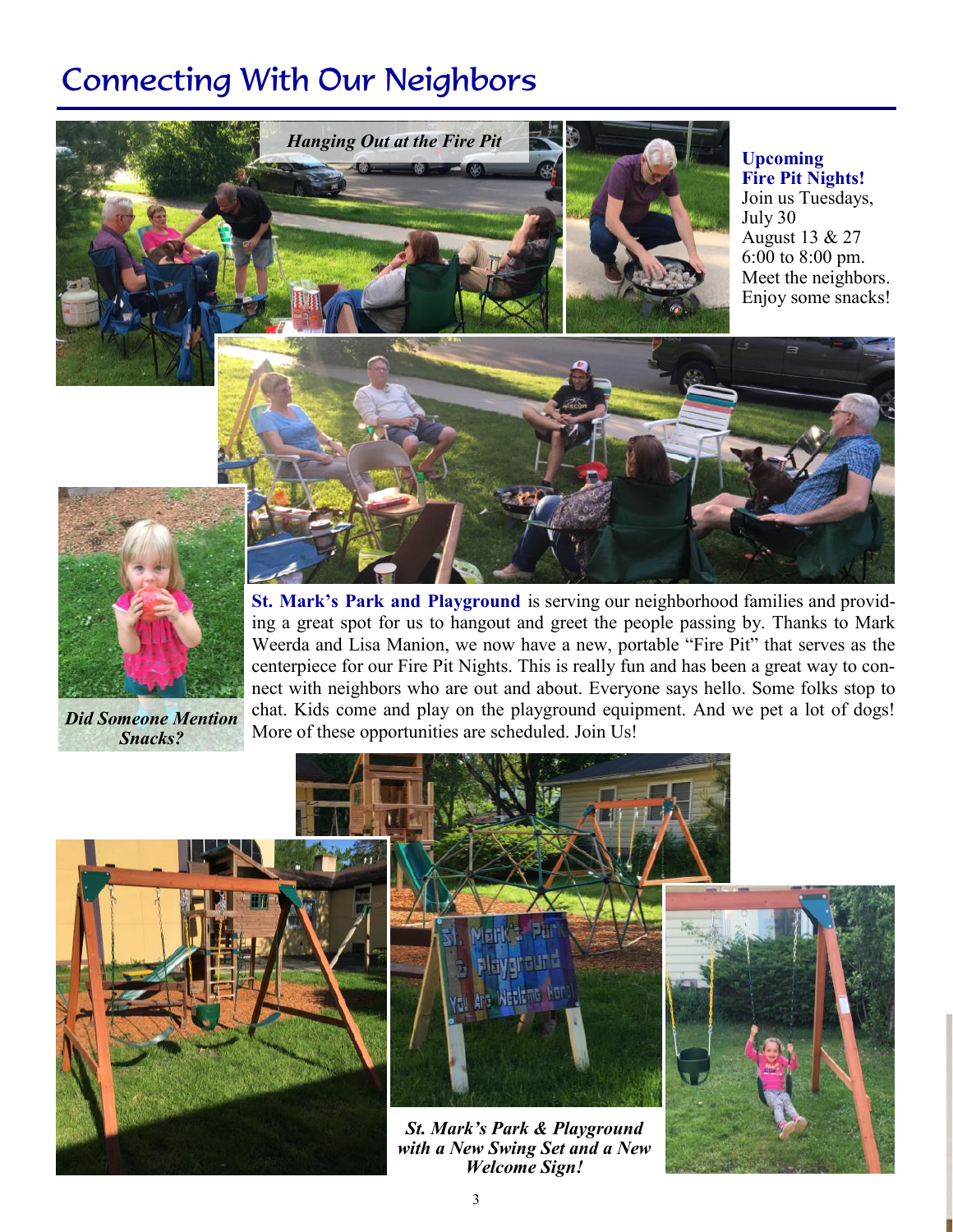# Faithful Innovation

#### **What is Faithful Innovation?**

#### *St. Mark's is a participant in Faithful Innovation*

This is a process, not a program, in which a group of congregations form an intentional "leaning community." Participating congregations will be discerning their unique answer to this question: *"As we listen to God, one another, and our neighbors, what future do we imagine God is bringing forth in our midst?"* The answer needs to come from Christ and our willingness to ask hard questions and listen for answers, as well as our ability to take risks, secure in our standing in Christ.

#### **Session II**

At the second session in Milwaukee on May 5, we worked on creating "experiments" meant to help us learn new behaviors to build and improve our relationships with our neighbors. Rather than having a goal, each experiment is designed with a feedback loop that will help us to discern what the next experiment will be. It is an ongoing process. One of our experiments is to create a gathering space in the court yard and playground area to provide a casual, informal way to engage with our neighbors. You are encouraged to participate!

# Dwelling in the Word

As we journey through this process of Faithful Innovation, we are invited to "dwell in the Word." We are encouraged to read Acts 16:6-15 every day and consider what God might be saying to us, to notice

#### new things in the scripture that perhaps we haven't noticed before. We are encouraged to consider what these things might mean for us as individuals, as the community of St. Mark's and for our neighborhood.

#### **Acts 16:6-15**

They went through the region of Phrygia and Galatia, having been forbidden by the Holy Spirit to speak the word in Asia. When they had come opposite Mysia, they attempted to go into Bithynia, but the Spirit of Jesus did not allow them; so, passing by Mysia, they went down to Troas. During the night Paul had a vision: there stood a man of Macedonia pleading with him and saying, 'Come over to Macedonia and help us.' When he had seen the vision, we immediately tried to cross over to Macedonia, being convinced that God had called us to proclaim the good news to them.

We set sail from Troas and took a straight course to Samothrace, the following day to Neapolis, and

from there to Philippi, which is a leading city of the district of Macedonia and a Roman colony. We remained in this city for some days. On the sabbath day we went outside the gate by the river, where we supposed there was a place of prayer; and we sat down and spoke to the women who had gathered there. A certain woman named Lydia, a worshipper of God, was listening to us; she was from the city of Thyatira and a dealer in purple cloth. The Lord opened her heart to listen eagerly to what was said by Paul. When she and her household were baptized, she urged us, saying, 'If you have judged me to be faithful to the Lord, come and stay at my home.' And she prevailed upon us.

#### **Asking God Questions**

The questions we ask shape how we thing about God, our congregation, each other, and our neighborhood. We want to learn to regularly ask "God Questions" of each other along this journey. We will listen for God's answers, dwell in scripture together, share stories about what God is doing at St. Mark's, and notice where God might be at work in our lives and in our neighborhood.

Examples of "God Questions"

- What might God be up to?
- What might God be saying to us?
- How do we sense God's presence in our daily lives (in our workplaces and in our neighborhoods)?
- What does God care about in our local communities?
- How might God be leading our congregation to join in something God is already doing?

### **Next Team Meeting**

### **Tuesday July 23 at 6:00 pm**

Join us for this next meeting! We will be meeting with our team coach for a meal. Speak to Pastor Lisa or President Lisa Manion for details.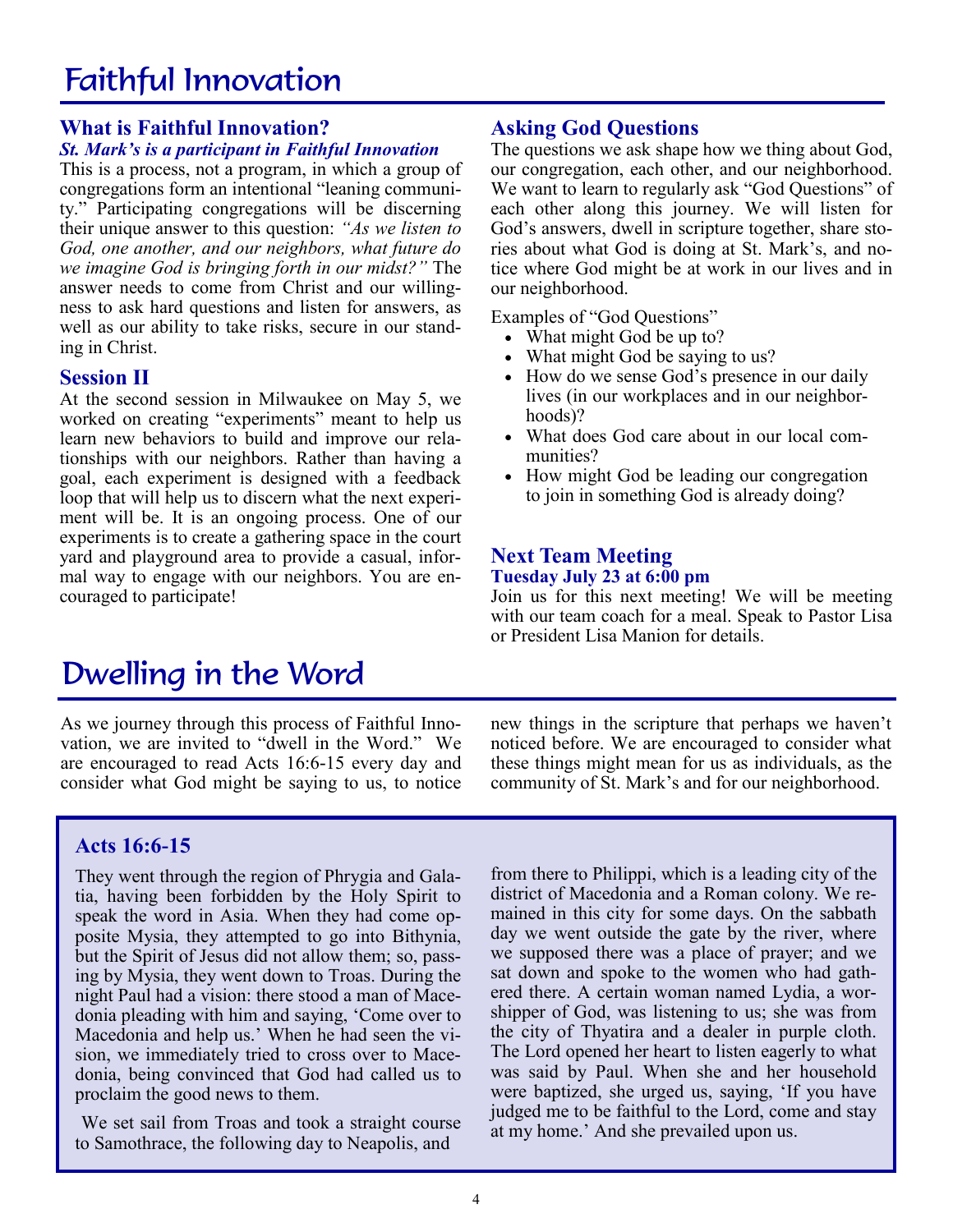# St. Mark's Food Ministry

**Food Pantry & Friday Meal Volunteers**



One of the most unique things about St. Mark's Lutheran Church is our Food Ministry. Our Food Pantry and Friday Meal serve many people in our community. Volunteers are what keep this ministry running!

If you are interested in volunteering for the Food

Pantry or the Friday Meal, please speak to Tony Esser or contact the church office.

**Our Food Pantry** is open on Tuesdays from 10:00 am to noon, and on Thursdays from 5:30 to 7:30 pm.

### Assisting in Worship

We appreciate our worship assistants who greatly enhance our worship. You can participate by reading lessons, serving communion, offering prayers and more. Please speak to Chris Anderson for more information or if you would like to assist.

### New Freezer

The freezer in the Food Pantry died recently leaving the Food Pantry staff scrambling to save the contents before they thawed. All frozen food was transferred temporarily to the kitchen freezer without any food loss.

Thanks to several member donations and a significant donation from Lake Edge Lutheran Church, we were able to purchase a new freezer right away, and have it delivered within a few days.



Special thanks to all who donated including Lake Edge Lutheran Church who heard about our need and immediately sent a donation of \$300. We are so fortunate to have partners willing to step up and help!

Volunteers help clients shop, restock shelves and help with cleaning and straightening the pantry. No experience or special skills required to volunteer!

**Our Friday Meal** volunteers work from 11:00 am to 2:00 pm to help setup the food serving line, serve food and clean up afterward. No cooking skills required! A great opportunity for both individuals and groups! Assemble a group of friends, relatives, co-workers, classmates, etc. and volunteer for a Friday Meal.



### You Can Help at St. Mark's! There Are Many Ways You Can Help!

We rely on volunteers for most of our maintenance and lawn care. The sanctuary and hallways need frequent vacuuming and dusting. Restrooms need to be cleaned regularly, and paper products restocked. Stairwells and lower level hallways need to be cleaned and mopped. Please look for ways that you can pitch in to keep our building looking great!

#### **See Something That Needs to Be Done?**

If you see something that needs to be repaired, cleaned, replaced, etc., please share your concern with President, Lisa Manion. Have an idea how to take care of the issue? Be sure to let us know how we can help! To leave a message at the church email StMarks@StMarksMadison.org. or call the office at 608-256-8463.